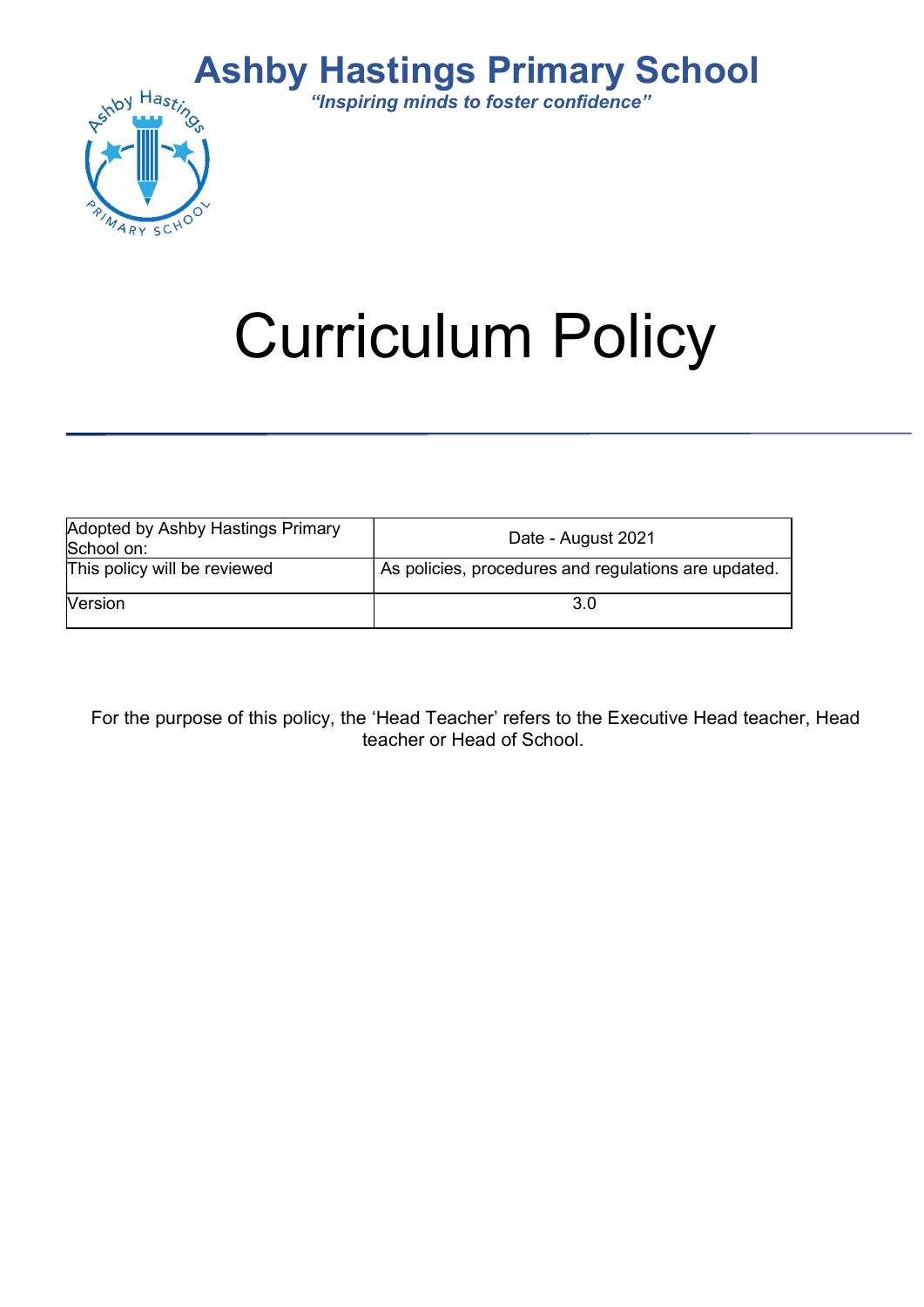#### Curriculum Overview Policy

The role of education is one of the most important elements in British society in the 21<sup>st</sup> century.

#### Values underpinning Ashby Hastings' curriculum

Education influences and reflects the values of society and the kind of society we want to be. It is important, therefore, to recognise a broad set of common values and purposes that underpin the school and the work of schools. At Ashby Hastings School we insist on the important link between pupil, school and home. Working together we endeavour to create common values to prepare every child for their place in society.

These values include valuing ourselves, our families and other relationships, the wider groups to which we belong, the diversity in our society and the environment in which we live. Education should also reaffirm our commitment to the virtues of truth, honesty, trust and a sense of duty. At the same time education must enable us to respond positively to the opportunities and challenges of the rapidly changing world in which we live and work.

#### Aims for our school curriculum

Aim 1: Ashby Hastings' curriculum should provide inclusive opportunities for all pupils to learn and achieve. At Ashby Hastings School this aim is covered in more detail in the school policies for Special Educational Needs and Equality and in our Education Brief.

Aim 2: Ashby Hastings' curriculum should aim to promote pupils' mental, physical, spiritual, moral, social and cultural development and prepare all pupils for the opportunities, responsibilities and experiences of life. In particular, the school should develop principles for distinguishing between right and wrong and to foster a sense of 'fairness'. It should promote pupils' knowledge, understanding and appreciation of their own and different beliefs and cultures, and how these influence individuals and societies. At Ashby Hastings School, these are covered in more detail in in the school policies for Spiritual, Moral, Social and Cultural Education, Personal, Health, Social and Economic Education, Relationships and Sexual Education and Equality.

#### The interdependence of the two aims

These two aims reinforce each other. The personal development of pupils' mentally, physically, spiritually, morally, socially and culturally, plays a significant part in the ability to learn, to achieve and to fulfil their potential. Development in both areas is essential to raising standards of attainment for all pupils.

#### The purposes of the National Curriculum

The Education Act 1996 (section 351) requires that all schools provide a balanced and broadly based curriculum that:

- promotes the spiritual, moral, cultural, mental and physical development of pupils at the school and of society
- prepares pupils at the school for the opportunities, responsibilities and experiences of adult life.

As an academy, Ashby Hastings has more freedom in designing its curriculum. However, it intends to continue to follow the National Curriculum in general terms, as this will keep pupils' learning in line with that elsewhere. Some topics may be adapted where the school believes that this will extend or enhance learning opportunities for its pupils.

A more detailed curriculum overview, including specific subjects, can be found here.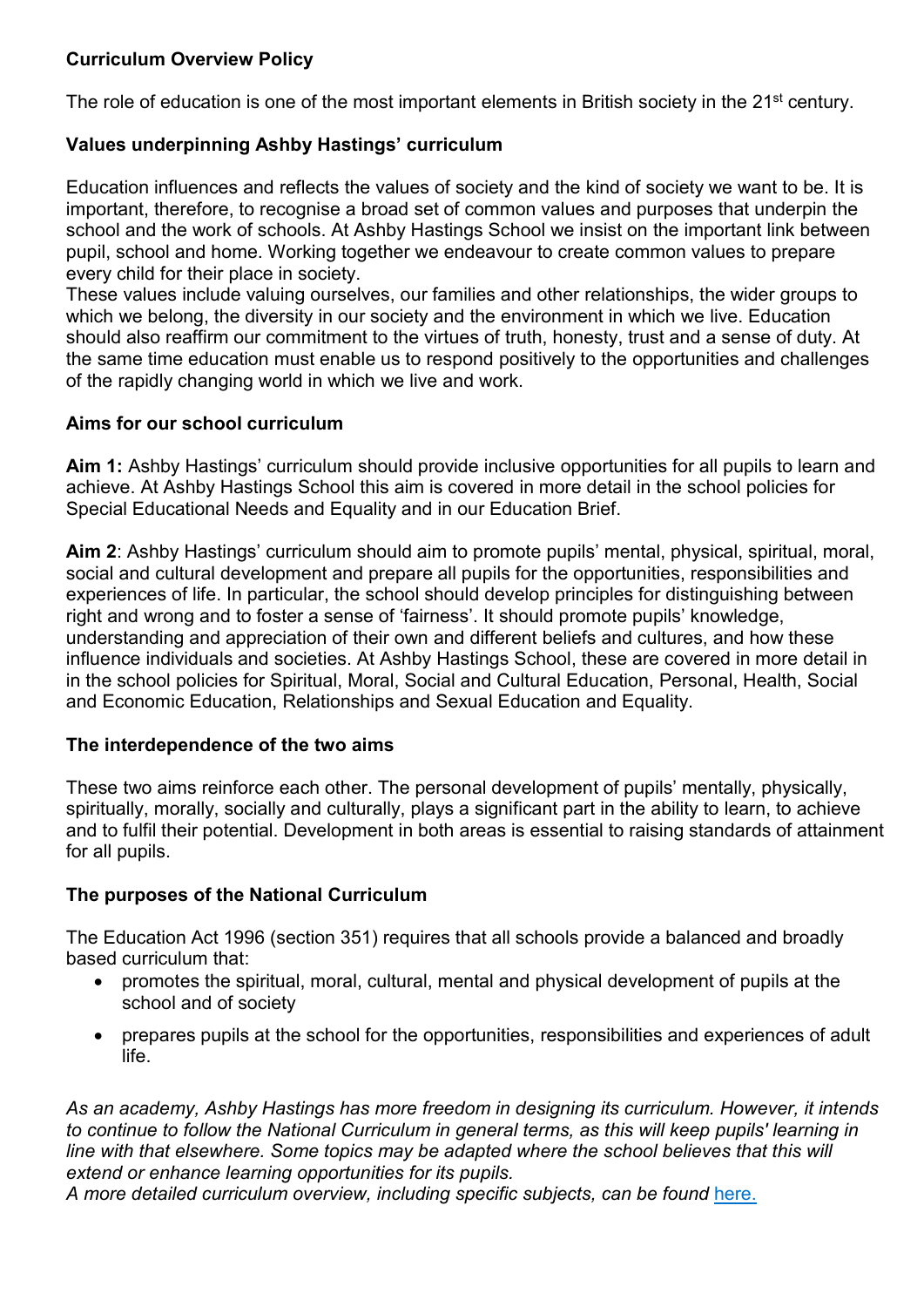#### The four main purposes of the National Curriculum

#### To establish an entitlement

The National Curriculum secures for all pupils, irrespective of social background, culture, race, gender, differences in ability and disabilities, an entitlement to a number of areas of learning to develop knowledge, understanding, skills and attitudes necessary for their self-fulfilment and development as active and responsible citizens.

#### To establish standards

The National Curriculum makes expectations for learning and attainment explicit to pupils, parents, teachers, governors, employers and the public, and establishes national standards for the performance of all pupils in the subjects it includes. These standards can be used to set targets for improvement, measure progress towards those targets, and monitor and compare performance between individuals, groups and schools.

#### To promote continuity and coherence

The National Curriculum contributes to a coherent national framework that promotes curriculum continuity and is sufficiently flexible to ensure progression in pupils' learning. It facilitates the transition of pupils between schools and phases of education and provides a foundation for lifelong learning.

#### To promote public understanding

The National Curriculum aims to increase public understanding of, and confidence in, the work of schools and in the learning and achievements resulting from compulsory education. It also aims to provide a common basis for discussion of educational issues among lay and professional groups, including pupils, parents, teachers, governors and employers.

At Ashby Hastings school we recognise that our curriculum must be responsive to changes in society and the economy, and changes in the nature of schooling itself. Teachers, individually and collectively, have to reappraise their teaching in response to the changing needs of their pupils and the impact of economic, social and cultural change. Education only flourishes if it successfully adapts to the demands and needs of the time.

The curriculum followed at Ashby Hastings School, is based on the National Curriculum whilst at the same time our curriculum recognises the locality of Ashby and the values inherent in the 'wider' primary curriculum to prepare pupils to take their optimum place in society.

#### Differing abilities of Pupils

Ashby Hastings recongises that pupils work at different rates and attain at different levels. The needs of learners will be met through clear differentiation, where appropriate, making provision for the less able whilst stretching the needs of the more able learners. Further alterations to the curriculum will be made for SEND pupils to allow them to fully access all of the National Curriculum.

#### English as an Additional Language (EAL)

English as an Additional Language (EAL) – to allow children and their families who struggle to access the curriculum through a language, and possibly cultural barrier, we will identify individual needs and implement changes to help all pupils feel safe and happy so that they develop their knowledge and understanding rapidly and achieve as well as their peers;